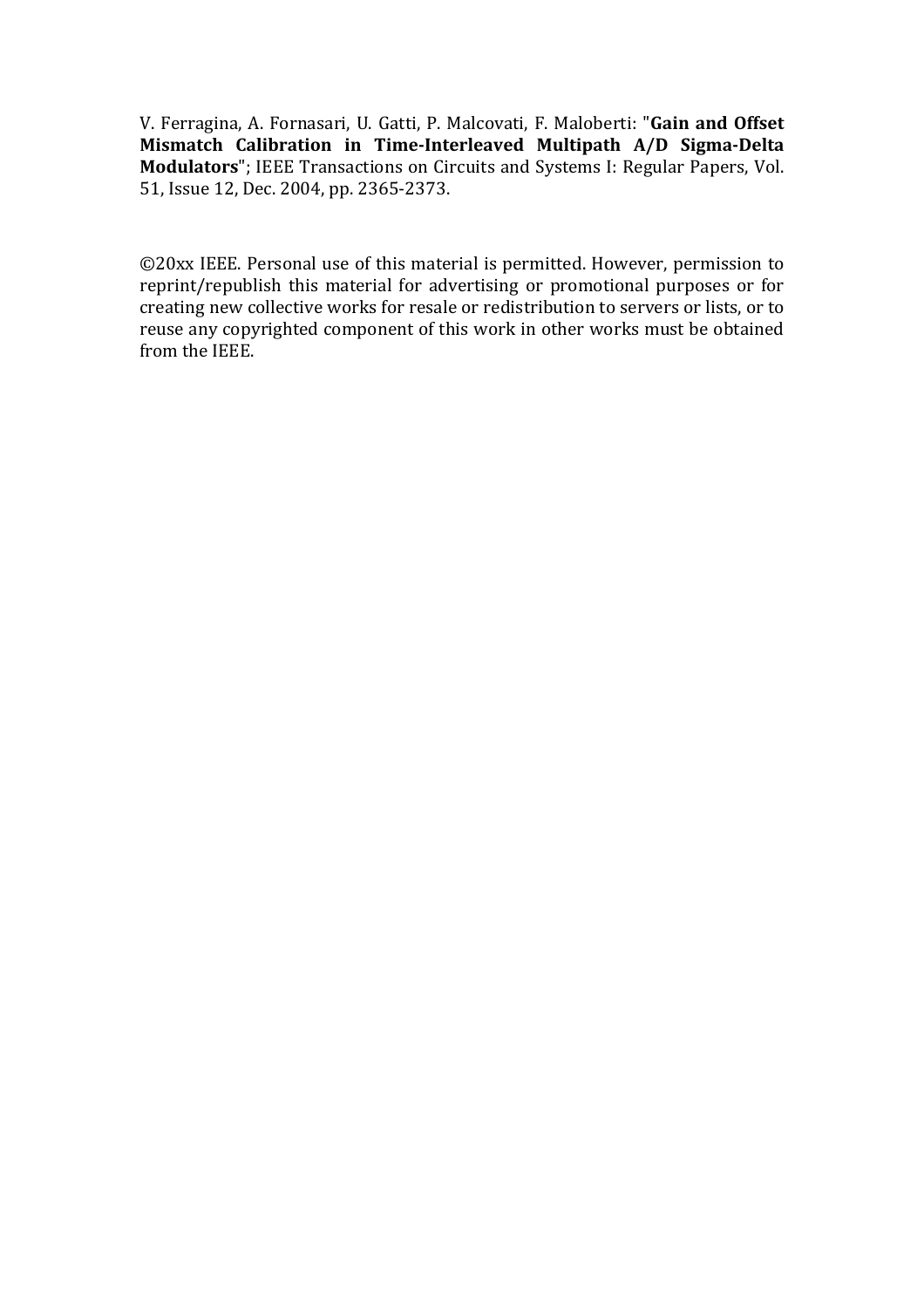# Gain and Offset Mismatch Calibration in Time-Interleaved Multipath A/D Sigma–Delta Modulators

Vincenzo Ferragina, Andrea Fornasari, Umberto Gatti*, Member, IEEE*, Piero Malcovati*, Member, IEEE*, and Franco Maloberti*, Fellow, IEEE*

*Abstract—***In this paper, we propose a digital background adaptive calibration technique for correcting offset and gain mismatches in time-interleaved multipath analog–digital (A/D)** sigma-delta  $(\Sigma \Delta)$  modulators. The proposed technique allows **us to cancel the spurious tones introduced by offset and gain mismatches among the paths only by processing the digital output, without interfering with the operation of the modulator. This solution is also effective for any other time-interleaved A/D converter topology. Simulation results on a high-performance four-path bandpass**  $\Sigma\Delta$  modulator, operating on a 5-MHz band at a clock **frequency of 320 MHz, demonstrate the effectiveness of the proposed calibration technique, which allows us to achieve significant improvements of the signal-to-noise ratio and the spurious-free dynamic range in the presence of mismatches.**

*Index Terms—***Analog–digital conversion, calibration,** sigma–delta modulation, N-path circuits.

### I. INTRODUCTION

**F** UTURE electronic instruments and telecommunication devices require integrated analog-to-digital converters (ADCs) with high speed and, at the same time, high linearity and resolution [[1\]](#page-8-0). The easiest way to fulfill such requirements is to increase the clock frequency by exploiting the features of state-of-the-art CMOS manufacturing processes with very reduced physical size, or bipolar, or bipolar-CMOS (BiCMOS) integration technologies. However, the use of these technologies implies an increase in manufacturing costs; moreover, a fast clock stresses the operations of the internal blocks of the ADC.

Alternatively, the use of time-interleaved architectures is an effective way for increasing the conversion rate: many ADCs operate in parallel, using different clock phases [[2\]](#page-8-0)–[\[4](#page-8-0)], as shown in Fig. 1.

V. Ferragina, A. Fornasari, and P. Malcovati are with the Department of Electrical Engineering, University of Pavia, 27100 Pavia, Italy (e-mail: vincenzo.ferragina@unipv.it; andrea.fornasari@ele.unipv.it; piero.malcovati@unipv.it).

U. Gatti is with Siemens Mobile Communications S.p.A., Milan 20092, Italy (e-mail: umberto.gatti@siemens.com).

F. Maloberti is with the with the Department of Electrical Engineering, University of Pavia, 27100 Pavia, Italy and also with the Department of Electrical Engineering, University of Texas at Dalls, Richardson, TX 75083-0688 USA (e-mail: franco.maloberti@utdallas.edu).

Digital Object Identifier 10.1109/TCSI.2004.838154



Fig. 1. Block diagram of a time-interleaved ADC.

The analog demultiplexer selects sequentially each ADC, which therefore operates at low speed. The digital multiplexer interleaves the digital output of the ADCs, thus producing the overall analog–digital (A/D) conversion result. Any type of ADC can be used, including sigma–delta  $(\Sigma \Delta)$  modulators [\[5](#page-8-0)]. Each of them operates at a clock frequency  $f_{ck}/M$ , where  $f_{ck}$  is the overall sampling frequency and M is the number of channels (or paths) used. The speed requirements for each converter are therefore relaxed by a factor  $M$ .

Unfortunately, any mismatch between the time-interleaved ADC channels leads to degradation in the linearity performance. In particular, offset and gain mismatches among the parallel channels are *a priori* unpredictable and produce spurious tones in the signal band, thus worsening the spurious-free dynamic range (SFDR), as well as the signal-to-noise distortion ratio (SNDR) performance.

Generally speaking, in the past the above-mentioned limitation made difficult the use of interleaved multipath topologies for high-resolution A/D converters, especially  $\Sigma\Delta$  modulators. However, spectral analysis shows that the distortion power of offset and gain dispersion is not frequency dependent and thus it could be compensated using appropriate calibration techniques, offline and online, as will be described later.

However, all of these techniques exhibit some drawbacks, especially when  $\Sigma\Delta$  modulators are considered. Indeed, the stochastic behavior of  $\Sigma\Delta$  modulators prevents the use of already known deterministic calibration techniques.

This paper describes a calibration method which significantly improves the SNDR and the SFDR of a time-interleaved ADC in the presence of mismatches between the different channels and

Manuscript received February 10, 2004; revised Apirl 27, 2004. This work was supported in part by MEDEA+ under Project ANASTASIA+ A510. This paper was recommended by Associate Editor A. Wang.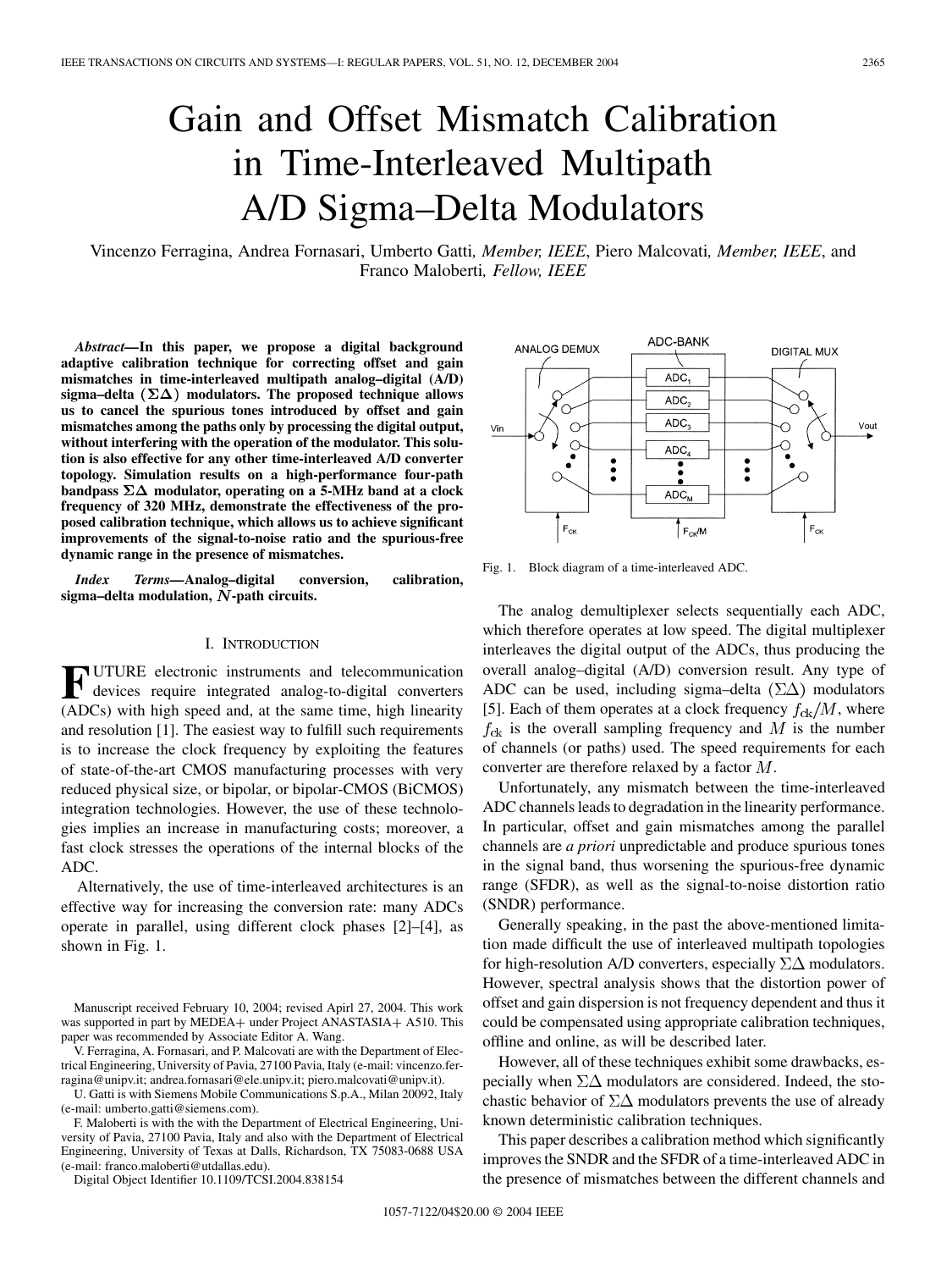

Fig. 2. (a) Four-path  $\Sigma \Delta$  modulator. (b) Its noise transfer function.

is effective also when dealing with  $\Sigma\Delta$  modulators. The method has been verified on a high-performance four-path bandpass  $\Sigma\Delta$ modulator, operating on a 5-MHz band at a clock frequency of 320 MHz and featuring an ideal SNR better than 85 dB.

This paper is organized as follows. In Section II, the four-path  $\Sigma\Delta$  modulator is briefly described. The analysis of the main mismatches (gain and offset) and the previously adopted calibration methods are presented in Sections III and IV. In Section V, the proposed solution is described in detail. Finally, in Sections VI and VII, the method is applied to the four-path bandpass  $\Sigma\Delta$  modulator described in Section II.

# II. MULTIPATH  $\Sigma\Delta$  MODULATOR

The use of  $\Sigma\Delta$  modulators in a multipath architecture leads to interesting features [[6\]](#page-8-0). Namely, a multipath architecture implements a bandpass response by using low-pass  $\Sigma\Delta$  modulators in the single paths (Fig. 2). This simplifies the design of the ADC, since low-pass  $\Sigma\Delta$  modulators are inherently less sensitive to component mismatches and, therefore, dynamic range and stability become less critical issues.

It is well known that multiple-path circuits achieve, in the sampled-data domain, the  $z$  to  $z^N$  transformation. Therefore, if  $H_p(z)$  is the transfer function of the single path, the overall transfer function becomes

$$
H_{\text{TOT}} = \frac{V_{\text{out}}(z)}{V_{\text{in}}(z)} = H_P(z^N). \tag{1}
$$

If  $H_p(z)$  is a low-pass filter, the response folds at multiples of  $f_{\rm c k}/M$ , as shown in Fig. 2(a), thus leading to a bandpass transfer function centered around  $f_{\rm ck}/4$ .

A second benefit of multipath architectures is that each channel operates at a lower frequency than the overall  $\Sigma\Delta$ modulator. Finally, the multipath topology achieves the same SNDR of single-path architectures using a lower-order loop filter, with benefits in terms of stability and complexity.

TABLE I CHARACTERISTIC OF FOUR-PATH BANDPASS  $\Sigma\Delta$  MODULATOR FOR UMTS BASE TRANSCEIVER STATIONS

| Parameter            | Value    |
|----------------------|----------|
| Clock frequency      | 320 MHz  |
| Center frequency     | 80 MHz   |
| Bandwidth            | 5 MHz    |
| Quantizer            | 9 levels |
| Order (of each path) |          |

For a third-generation mobile communication standard, typical specifications for the A/D converter in the base transceiver station require a signal bandwidth of 5 MHz, centered around a suitable intermediate frequency (e.g., 80 MHz), thus enabling the conversion of three 1.28 Mb/s UMTS channels with 1.6 MHz of bandwidth each (CWTS standard) or a single 5-MHz channel (W-CDMA standard). Distortion specifications are demanding: the SNDR must be 85 dB (equivalent to 14 bit), the sampling jitter around 0.5 ps, and the SFDR more than 90 dBc.

Table I summarizes the main features of an ADC suitable for the above-mentioned applications. Observe that four paths working at 80 MHz clock lead to an equivalent clock frequency of 320 MHz. Moreover, a 14-bit demand for a fourth-order modulator with a nine-level quantizer, including a dynamic-element matching algorithm for the feedback path.

The architecture of the single-path modulator was studied previously and discussed in [[6\]](#page-8-0). However, unfortunately, multipath  $\Sigma\Delta$  modulators suffer from the typical time-interleaved ADC drawbacks. In particular, timing, offset and gain mismatches among the parallel channels produce spurious tones in the signal band, thus worsening the SNDR and SFDR performance.

# III. OFFSET MISMATCH

Assume that the ADCs in each path of the interleaved architecture of Fig. 2 are affected by offset. The ADC output will show an offset equal to the average of the offsets of the different paths and additional tones, located at  $N(f_{ck}/M)$  ( $N =$  $1, \ldots, M-1$ , with amplitude proportional to the offset mismatch among paths and independent of the input signal amplitude and the frequency [[8\]](#page-8-0)–[[10\]](#page-8-0), according to

$$
G(\omega) = G_s(\omega) + \frac{1}{T_{\text{ck}}} \sum_{k=-\infty}^{\infty} A(k) \cdot 2\pi \delta \left[ \omega - k \left( \frac{2\pi}{MT_{\text{ck}}} \right) \right]
$$
(2)

where  $G_s(\omega)$  is the digital spectrum of an input sine wave sampled at  $f_{\text{ck}} = 1/T_{\text{ck}}$ , and

$$
A(k) = \sum_{m=0}^{M-1} \left(\frac{1}{M} \cdot O_m\right) e^{-j2\pi \frac{km}{M}}
$$
 (3)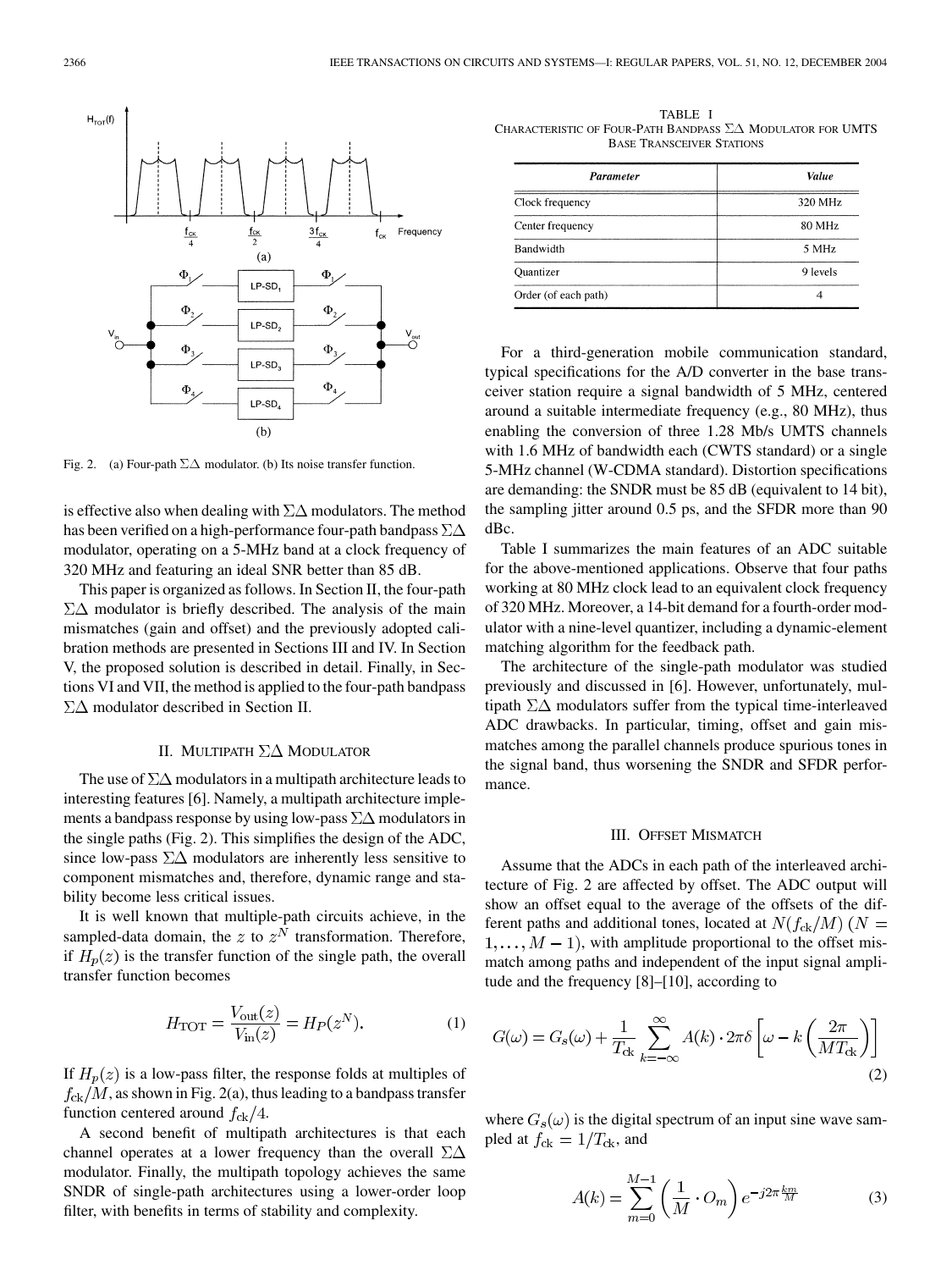where  $O_m$  is the offset in the mth channel. The second term in the expression of  $G(\omega)$  represents the tones caused by offset mismatches which degrade the ADC performance.

Very likely, at least one of these tones will fall inside the signal band. Therefore, the use of multipath topologies seems to be unsuitable for high-resolution ADCs, although several calibration techniques have been proposed for attenuating the spurious tones due to mismatches.

In bandpass applications the anti-aliasing filter can remove the dc components. Therefore, an online measurement of the offset is conceptually possible. Unfortunately, the sampling frequency in a single path of a time-interleaved ADC is lower than the Nyquist limit. Therefore, high-frequency signal components can be folded at low frequency. Moreover, due to the phase shift between the channels, there is no correlation among the folded dc components of the different paths.

Calibration techniques have been proposed in the past to solve the problem. They can be divided in two groups: offline and online.

The former are easier to be implemented since they can be performed in factory by trimming voltages/currents as illustrated in [\[10](#page-8-0)]. However, this offline solution is unable to track offset variations with temperature or ageing over time. Another solution is based on calibration procedures applied in foreground as illustrated in [[11\]](#page-8-0). However, the calibration process interrupts the input signal conversion. Finally, an offline solution specifically dedicated to  $\Sigma\Delta$  modulators is reported in [\[12](#page-8-0)]. This solution is based on finding the optimum value for a cross-coupling coefficient by carrying out extensive simulations during the design step. Again this solution cannot correct variations of the offsets with temperature or ageing.

On-line calibration techniques are more difficult to implement, since they operate in background while the ADC is working normally. Several solutions for achieving online calibration has been presented in literature, usually in the digital domain. Unfortunately, most of them are only suitable for deterministic time-interleaved ADCs and cannot be applied to  $\Sigma\Delta$  modulators in view of their stochastic behavior, which makes the output signals obtained with the same input signal at different times different, depending on the previous history.

An analog online calibration method for deterministic interleaved A/D converter exploiting an additional path is illustrated in [\[13](#page-8-0)]. If we have  $M + 1$  paths available, one of them can be calibrated while the remaining  $M$  operate the conversion. Once the calibration cycle terminates another path is placed in the calibration section. Therefore, every  $M+1$  calibration cycles all of the paths are calibrated and the system starts a new global calibration sequence. This technique is effective for Nyquist-rate converters, but it cannot be applied to  $\Sigma\Delta$  modulators, since their output depends on the input history. Therefore, if we periodically replace one of the  $\Sigma\Delta$  modulators with a calibrated one, we introduce a periodic deviation of the single path history with respect to the ideal one. This causes a discontinuity in the output in the time slots including the switching transient resulting in an unacceptable degradation of the SNDR.

A first digital online calibration technique has been proposed in [[14](#page-8-0)] and [\[15](#page-8-0)]. This technique is based on the addition of a calibration signal, generated by a pseudo-random number generator, to the ADC input. Both signals are then processed simultaneously by means of an adaptive algorithm, which digitally filters out the output to remove residual tones at frequencies  $f_{ck}/M$ . In this case there is no need for an extra parallel channel. This online method can be applied to any type of ADC, however it exhibits some severe limitations. Firstly, part of the full-scale input range of the ADC is used by the calibration signal. Therefore, the ADC paths require extra resolution to achieve a certain dynamic range. Moreover, the input signal cannot have frequency components at or near  $f_{ck}/M$  because signals at this frequency cannot be distinguished from any offset mismatch. The last effect prevents the use of this calibration method in applications like those mentioned above, where the desired signal is located around  $f_{ck}/M$ . One way to overcome the problem is to perform the online calibration only when the input is in the idle state. However, this solution is no longer a true online offset calibration.

Another interesting online calibration method suitable to be applied to time-interleaved  $\Sigma\Delta$  modulators has been presented in [[16\]](#page-8-0)–[\[18](#page-8-0)]. Its principle of operations is as follows.

- The input signal is chopped with a pseudo-random sequence consisting of  $+1$  and  $-1$  and the obtained signal is digitized by the *m*th-channel ADC  $(ADC_m)$ .
- The mean value of the digital outputs in one time slot is calculated and stored in a register.
- The offset value is estimated by subtracting the mean value stored in the register from the input signal digitized by  $ADC<sub>m</sub>$ , suitably delayed.
- The result is chopped with the same sequence as the input signal, which is thus restored.

The chopping transforms any input signal into noise with mean value equal to 0 before the estimation and cancellation of the offset. The randomization process allows us to overcome the limitation of [\[15](#page-8-0)], which was ineffective for signal located around  $f_{ck}/M$ . Moreover, a new estimation of the offset value is calculated in each time slot and its value is updated during normal operations. However, this technique suffers of two problems: the chopping operates on the analog section of the converter, which is very sensitive to parasitics. Since high linearity and resolution are required, the influence of the calibration circuit on the analog first stage of the converter could be critical. Moreover, this method cannot correct any nonideality of additional front-end circuits located before the chopping.

#### IV. GAIN MISMATCH

Another source of spurious components is the gain mismatch. Channel gain mismatches result in amplitude modulation of the input samples causing scaled copies of the input spectrum to appear centered around integer multiples of the channel sampling rate  $f_{ck}/M$ . Intuitively, this happens because each individual channel samples the input signal at a rate of  $f_{ck}/M$ , causing the input spectrum to be repeated periodically at intervals of  $f_{\text{ck}}/M$ . In case of perfect matching the multiplexing produces the cancellation of the alias components except at integer multiples of  $f_{\text{ck}}$ . On the contrary, if some mismatch between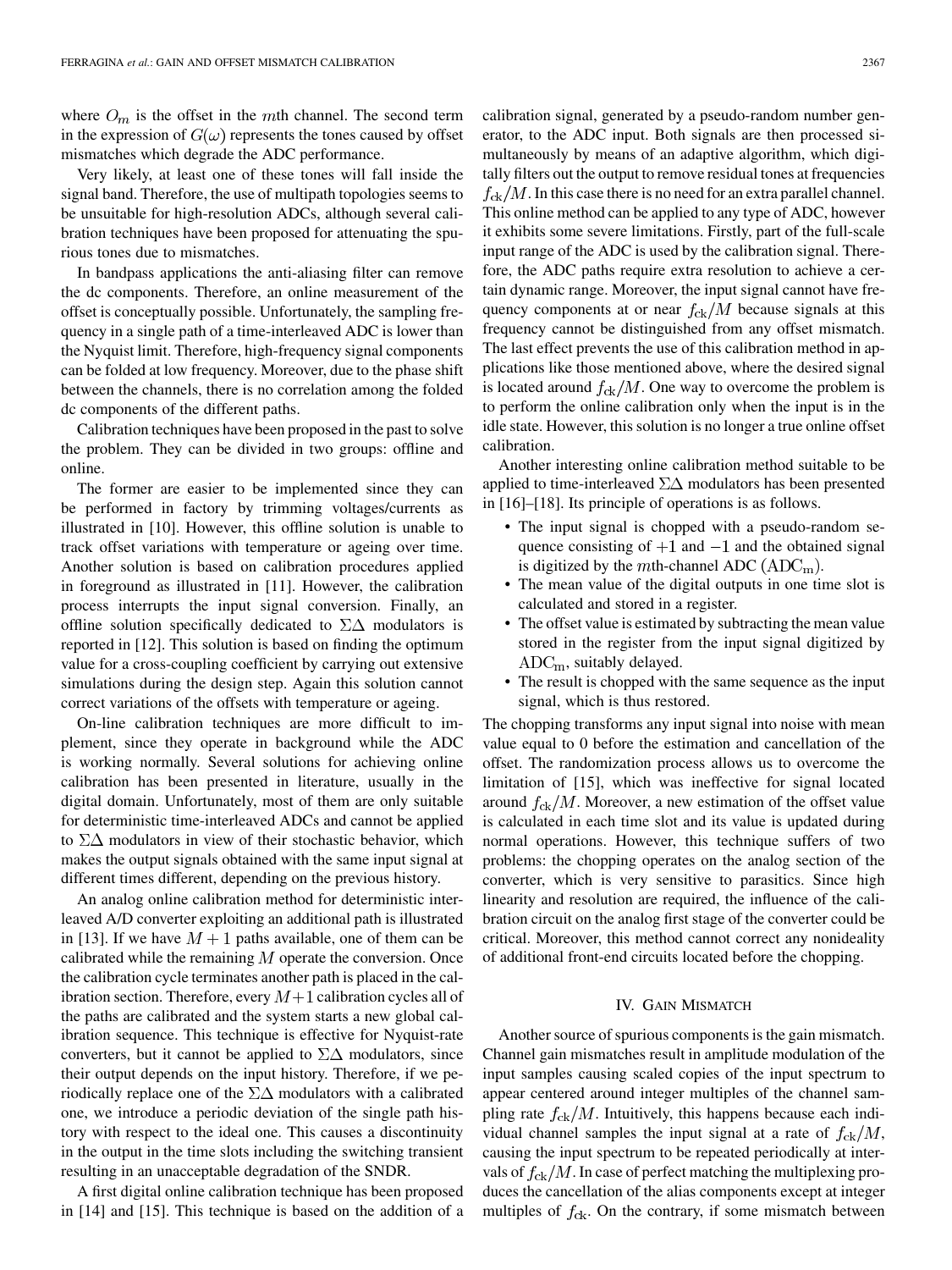Fig. 3. Block diagram of proposed offset calibration technique.

channels is present these repetitions do not cancel completely and appear in the output spectrum. Sampling with mismatched channel gains can also be regarded as modulating the analog input by a periodic discrete-time sequence of period  $MT_{ck}$ . For an input sinusoid at frequency  $f_{\text{in}}$ , this modulation produces spurious mismatch tones in the output spectrum at frequencies:  $f_{\rm ck}/M - f_{\rm in}$ ,  $2f_{\rm ck}/M - f_{\rm in}$ ,  $3f_{\rm ck}/M - f_{\rm in}$ ,  $(M-1)f_{\rm ck}/M - f_{\rm in}$ . An explicit expression for the output spectrum has been de-

rived in [\[7](#page-8-0)], [\[11](#page-8-0)], and [[19\]](#page-8-0)

$$
G(\omega) = \frac{1}{T_{\rm ck}} \sum_{k=-\infty}^{\infty} B(k) \cdot G_s \left[ \omega - k \left( \frac{2\pi}{M} \right) \right]
$$
 (4)

where  $G_s(\omega)$  is the digital spectrum of an input signal sampled at  $f_{\text{ck}} = 1/T_{\text{ck}}$ , and

$$
B(k) = \sum_{m=0}^{M-1} \left(\frac{1}{M} \cdot g_m\right) e^{-j2\pi \frac{km}{M}} \tag{5}
$$

 $g_m$  being the gain of the mth channel. Note that in the gain mismatch case the SNDR degradation is dependent on the input signal amplitude.

Several calibration techniques have been proposed for attenuating this spurious effect, as well. In the online category, some of them share the same circuitry used to correct offset mismatches [[14\]](#page-8-0), [\[15](#page-8-0)], [\[18](#page-8-0)], [[21\]](#page-8-0). For this reason, they are affected by the same limitations already highlighted in the case of offset mismatch correction techniques.

Finally, errors in the sample times (timing mismatches) result in phase modulation of the input samples, which also causes scaled copies of the input spectrum to appear centered at the same frequencies as the spurious components stemming from gain mismatch [[7\]](#page-8-0). To reduce this effect few techniques have been proposed so far [\[17](#page-8-0)], [\[18](#page-8-0)], [\[20](#page-8-0)], [\[22](#page-8-0)], [\[23](#page-8-0)], which can be applied together with the offset and gain calibration techniques proposed in this paper.

# V. PROPOSED CALIBRATION TECHNIQUE

Fig. 3 shows the block diagram of the proposed adaptive offset calibration technique applied to a four channel A/D converter (e.g., a  $\Sigma\Delta$  modulator) [\[24](#page-8-0)]. The solution uses an additional path, assumed to be the reference element.

As shown in the Fig. 3, instead of periodically placing one path in a calibration section, the reference path (CHANNEL  $R$ ) is connected in parallel to the path that we want to calibrate. The parallel connection lasts for N clock cycles  $(NT_{ck})$  and can be realized by simply assigning the clock phases of the channel under calibration to the reference path.

The difference between the digital outputs of the path under calibration and the reference path is integrated over the calibration time slot  $NT_{ck}$  (AVERAGE). The result is a digital word proportional to the difference between the offsets of the two paths, while the signal components are cancelled.

Finally, this word is added to the ADC of the path under calibration, thus making its offset equal to the offset of the reference path. If required, the offset of CHANNEL  $R$  can be periodically calibrated in order to make the offsets of all the paths equal to zero, by introducing well know techniques, such as those in [[25\]](#page-8-0).

To demonstrate that, let us assume that the output  $y$  of each channels is given by

$$
y = (S + O) \cdot \text{STF} + N_Q \cdot \text{NTF} \tag{6}
$$

where STF and NTF are the signal transfer function and the noise transfer function of the low-pass  $\Sigma\Delta$  modulator, respectively. The difference between the outputs of the two paths averaged over  $N$  samples becomes

$$
\langle \Delta O \rangle = \text{STF} \cdot \sum_{n=1}^{N} \frac{O_R - O_C}{N} + \text{STF} \cdot \sum_{n=1}^{N} \frac{S_R - S_C}{N},
$$
  
NTF 
$$
\sum_{n=1}^{N} \frac{N_Q, R_{Q,C}^{-N}}{N}
$$
 (7)

where  $O_R$ ,  $S_R$ , and  $N_{Q,R}$  are offset, input and quantization noise of the reference path, while  $O_C$ ,  $S_C$ , and  $N_{Q,C}$  are offset, input and quantization noise of the path under calibration.

Since the STF is equal to one in the signal band, the first term of (7) becomes the offset mismatch. The second term is zero, being the two inputs equal  $(S_R = S_C)$ . The NTF in the third term is an high-pass function. Therefore, the third term vanishes as the length of the average operation goes to infinity. In practice, a suitably long averaging makes the third term negligible. It turns out that  $\langle \Delta O \rangle$  represents an estimation of the offset mismatch, whose precision depends on  $N$ .

Gain mismatch possibly reduces the effectiveness of the proposed offset calibration method. Indeed, (7) in the presence of gain mismatch becomes

$$
\langle \Delta O \rangle = \text{STF} \cdot \sum_{n=1}^{N} \frac{O_R - O_C}{N} + \text{STF} \cdot \Delta G \cdot \sum_{n=1}^{N} \frac{S}{N},
$$
  
NTF 
$$
\cdot \sum_{n=1}^{N} \frac{N_Q R_{Q,C}^{-N}}{N} \quad (8)
$$

where  $\Delta G$  is the gain mismatch between the path under calibration and the reference path. The second term of (8), that was supposed to be zero, has a finite value. Therefore, any signal

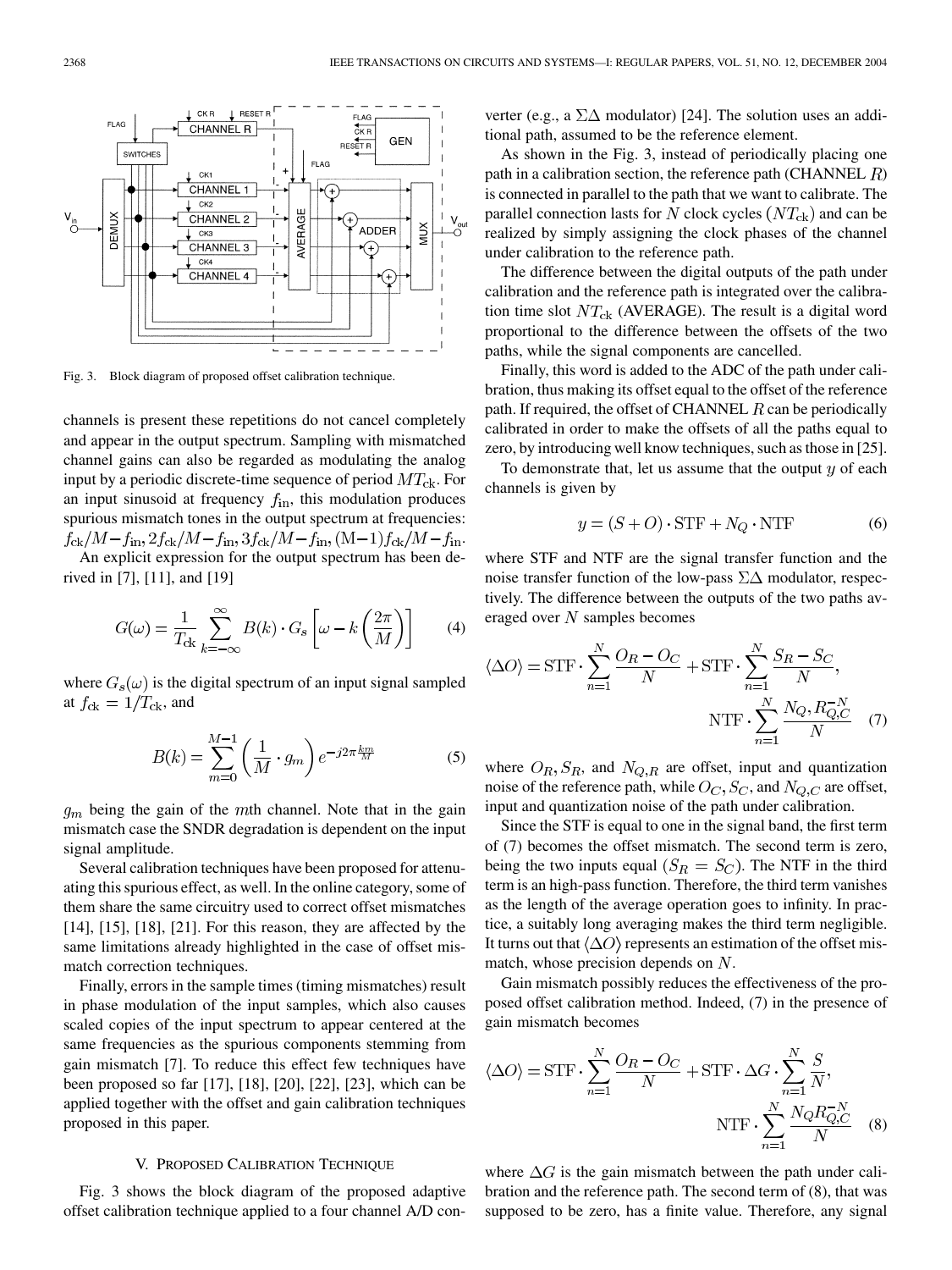component around dc or multiples of  $f_{\text{ck}}/M$  affects the offset estimation accuracy.

The same configuration illustrated in Fig. 3 together with a more complex digital signal processing enables the measurement and correction of the gain mismatches. The measurement of the offset mismatch required to solve (6) applied to the reference and the calibrating path, accounting for the gain mismatch, results

$$
\langle y_R \rangle = \text{STF} \cdot \sum_{n=1}^{N} \frac{S}{N};
$$
  

$$
\langle y_C \rangle = \text{STF} \cdot G_C \cdot \sum_{n=1}^{N} \frac{S}{N} + O_C
$$
 (9)

where  $G_C$  and  $O_C$  are the gain and the offset of the path under calibration. We assumed zero offset and unity gain for the reference path, since the goal of the calibration is to compensate mismatches and not absolute values. This set of two equations contains three unknowns: an additional equation is required to find the solution. The request is satisfied just waiting for the successive calibration cycle and building two new equations, similar to the previous ones. The difference between the first and the second pair of equation comes from the value of input signal  $(S_A \text{ and } S_B,$  respectively). The new sets of equation are

$$
\langle y_{R,A} \rangle = \text{STF} \cdot \sum_{n=1}^{N} \frac{S_A}{N}
$$

$$
\langle y_{C,A} \rangle = \text{STF} \cdot G_C \sum_{n=1}^{N} \frac{S_A}{N} + O_C \tag{10}
$$

and

$$
\langle y_{R,A} \rangle = \text{STF} \cdot \sum_{n=1}^{N} \frac{S_B}{N}
$$

$$
\langle y_{C,B} \rangle = \text{STF} \cdot G_C \cdot \sum_{n=1}^{N} \frac{S_B}{N} + O_C.
$$
 (11)

The solution of (10) and (11) determines offset and gain mismatches. They are given by

$$
\langle \Delta G \rangle = \langle \Delta G_C \rangle = \frac{\langle y_{C,A} \rangle - \langle y_{C,B} \rangle}{\langle y_{R,A} \rangle - \langle y_{R,B} \rangle}
$$
  

$$
\langle \Delta G \rangle = \langle \Delta O_C \rangle = \langle y_{C,A} \rangle - \langle \Delta G \rangle \langle y_{R,A} \rangle.
$$
 (12)

Observe that the accuracy of the gain error depends on the difference of the input signal at  $f_{ck}/M$  during the two calibration cycles considered. Therefore, with zero or constant components  $\langle \Delta G \rangle$  is undetermined. This situation in practical cases occurs rarely. Moreover, in idle conditions a suitable tone can be added at the input, if required.

Main advantages of the proposed offset and gain calibration algorithm are as follows.

• The accuracy of the offset and gain equalization is limited only by the allowed calibration time slot,  $NT_{ck}$ , and hardware capability.

- There are no special requirement on the original offset and gain values (the offset could be different from 0 also in the reference channel).
- The solution works with any input signals frequencies, including signals located around  $f_{\rm ck}/M$ .
- The solution is independent of the ADC topology.
- The solution is simple to be implemented and robust because it is purely digital and requires only one additional path without special calibration input signals.
- The cyclic repetition of the calibration steps allows us to track offset and gain variations with temperature or ageing over time.

These benefits are obtained at the expense of the introduction of an additional channel and of some digital logic. It has to be noted that the presence of the reference channel in parallel to the channel under calibration increases the input capacitive load (i.e., we have  $M/2+1$  channels instead of  $M/2$  connected at the same time to the input node). This obviously increases the required driving capability of the input source. Eventually, dummy capacitors can be used to equalize the capacitive load during the different clock phases (i.e., increase the capacitive load also when the channel under calibration and hence the reference channel is not connected to the input node).

### VI. HARDWARE IMPLEMENTATION

From the equations of Section V, it turns out that  $\langle \Delta O \rangle$  represents an estimation of the offset mismatch, whose precision depends on  $N$ . Assume that the system requires an accuracy of the offset mismatch calibration as good as the least-significant bit (LSB) of the overall ADC after decimation. Since the resolution of  $\langle \Delta O \rangle$  from (7) is  $\text{LSB}_{\Sigma\Delta}/N$ , with  $\text{LSB}_{\Sigma\Delta}$  denoting the LSB of the modulator quantizer, we obtain the condition

$$
N = 2^{M-K} \tag{13}
$$

where  $M$  is the overall resolution (after decimation) and  $K$  is the number of bit of the multibit  $\Sigma\Delta$  modulator. A larger averaging period by a given power of 2 requires truncation, but it provides a better accuracy.

The word length of the accumulators  $(L_{\text{ACC}})$  used in the AV-ERAGE block must be sufficiently large to avoid overflow. Observe that even if the two  $\Sigma\Delta$  modulators connected in parallel process the same input signal, the outputs can be different even for matched offset, since the initial conditions of the integrators are different. Therefore, we have to foresee some extra room for the random difference of the outputs, leading to

$$
L_{\rm ACC} = \text{Round}[\log_2(N \cdot \Delta O_{\rm MAX}) + 1] \tag{14}
$$

where  $\Delta O_{\text{MAX}}$  is the maximum expected offset mismatch.

The proposed calibration technique operates completely in the digital domain outside the  $\Sigma\Delta$  modulator feedback loop. Indeed, the offset correction is performed by adding the estimated offset mismatch  $\langle \Delta O \rangle$  to the modulator output, while the  $\Sigma \Delta$ modulator operates exactly as in the absence of the calibration circuit without any SNDR degradation. When  $\langle \Delta O \rangle$  is added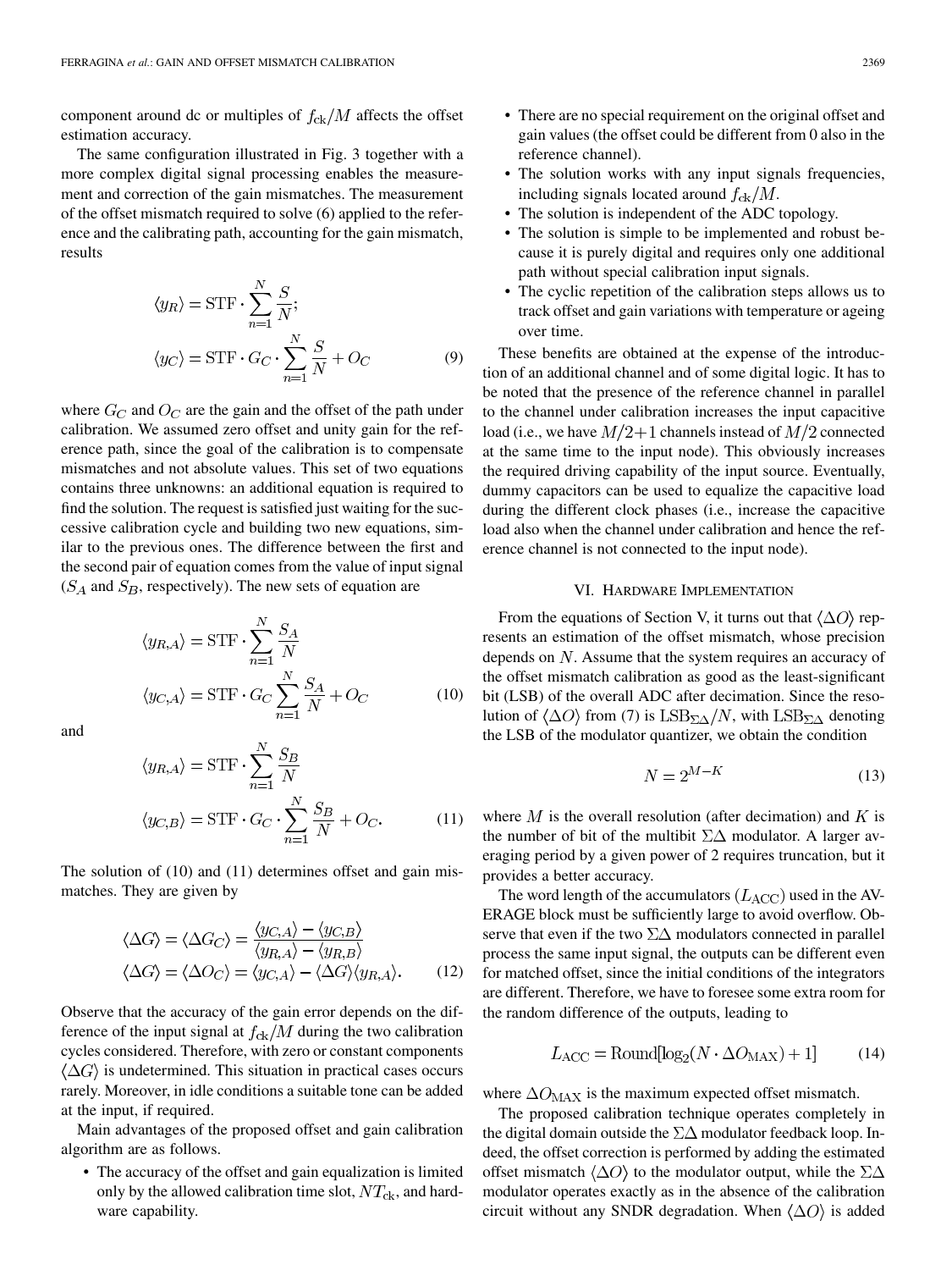

Fig. 4. Hardware implementation of the proposed offset calibration technique.

to the output of the path under calibration, its overall offset becomes equal to the offset of the reference path, as already highlighted. This procedure is repeated for the M paths of the  $\Sigma\Delta$ modulator. At the end all the  $M$  paths have the same overall offset of the reference path, thus avoiding spurious tones.

The hardware necessary to correct the gain error is more complex than the simple offset compensation solution, since it requires the use of multipliers. However, the complexity is comparable with any other digital calibration methods. As for the offset case, the gain mismatch estimation and correction technique does not affect the performance of the  $\Sigma\Delta$  modulator, since all the circuits operate in the digital domain.

The offset calibration algorithm have been described using VHDL language and synthesized using a  $0.35$ - $\mu$ m CMOS technology. The resulting total area occupation is 300  $\mu$ m  $\times$  300  $\mu$ m, while the estimated power consumption is about 15 mW with a power-supply voltage of 3.3 V and a clock frequency of 80 MHz.

Fig. 4 shows in detail the hardware implementation of the offset digital calibration circuit whose simplified diagram is shown in the dashed box of Fig. 3.

The block MULT-INPUT includes a digital multiplexer MUX driven by the 2-bit SEL signal, which sequentially selects one of the  $N$ -bit digital signals CH1, CH2, CH3, and CH4 of the paths to be calibrated. Moreover, it includes a subtractor that calculates the algebraic difference between the  $N$ -bit reference signal CH5 and the selected signal. Finally, a  $K$ -bit register transforms the word at the output of the subtractor into a  $K$ -bit word  $(K > N)$  to be fed to the block AVERAGE.

The block AVERAGE includes several functions. The output of the  $K$ -bit ACCUMULATOR is fed into the  $K$ -bit BUFFER, which is isolated from the input of the DEMUX by the THREE-STATE interface, which is put in high impedance state when the ACCUMULATOR is working. At the end of the integration time slot  $NT_{ck}$  the assertion of the signal FLAG enables the block THREE-STATE to feed the result of the accumulated offset to the input of the DEMUX which transfers it, depending on the signal SEL, to the proper  $K$ -bit output register. The stored value remains stable until the next value is overwritten to allow offset compensation with an updated value.

Finally, section FEEDFORWARD performs the  $N$ -bit to  $K$ -bit transformation of the digital signals CH1, CH2, CH3, and CH4 of the paths and, then, the addition to the corresponding accumulated offset.

It is worth to point out that in most telecommunication applications a hardware implementation of the digital calibration circuit might not be necessary, since the available baseband digital processor (digital signal processor or microprocessor) can take care of the required functions, thus reducing the system complexity.

# VII. SIMULATION RESULTS

A behavioral simulation of the offset calibration method validated the proposed approach. Fig. 5 shows simulation results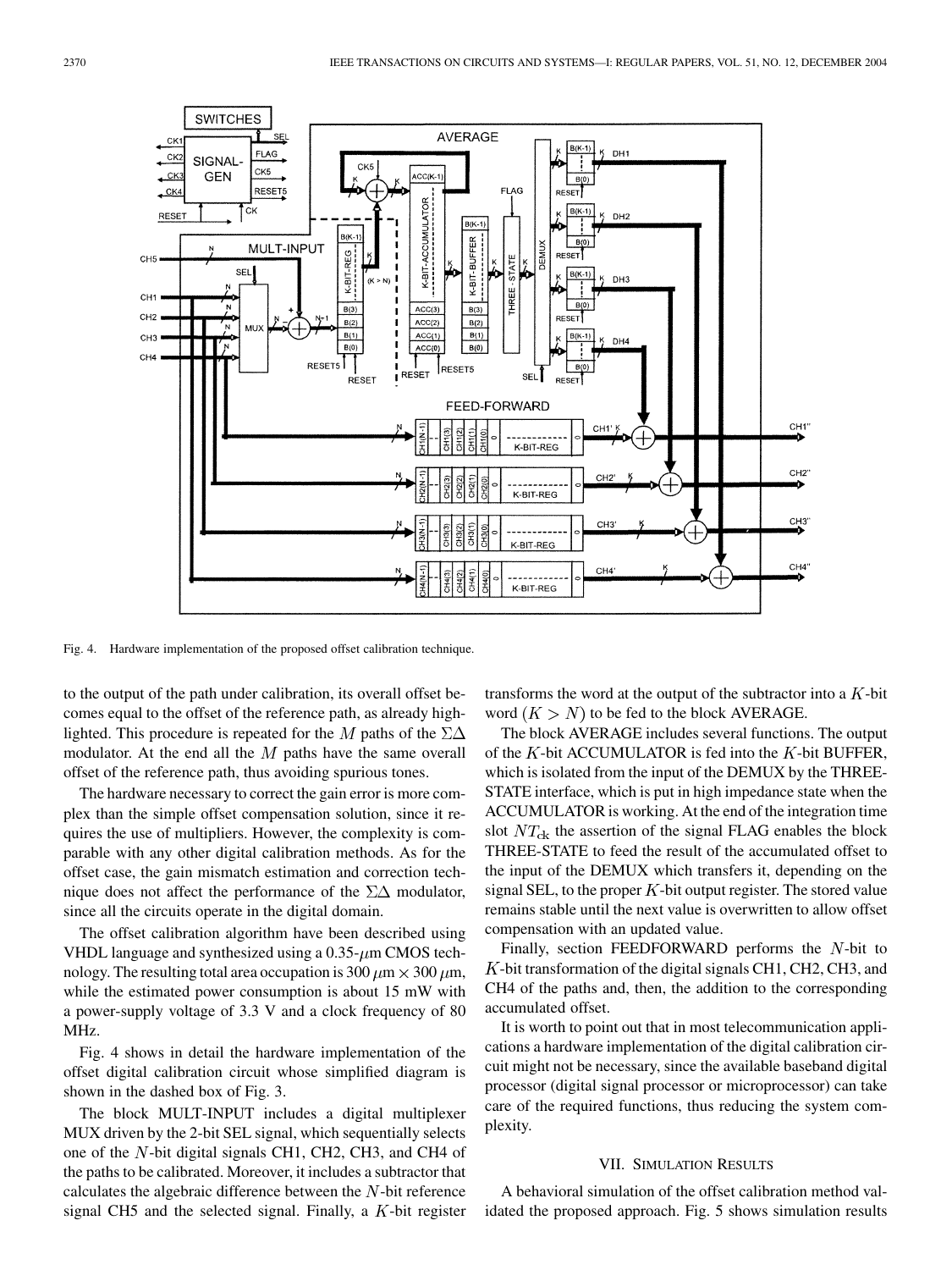

Fig. 5. Comparison between the power-spectral density of the output of a four-path  $\Sigma\Delta$  modulator with (solid line) and without offset calibration.



Fig. 6. Comparison between the power-spectral density of the output of a four-path  $\Sigma\Delta$  modulator with (solid line) and without offset and gain calibration.

for the four-path bandpass  $\Sigma\Delta$  modulator operating at 320 MHz (each path operates at 80 MHz).

The offset mismatch is a random number whose variance,  $\delta$ , is as large as about 10 mV. The simulation tool is AdvanceMS [[26\]](#page-8-0) with VHDL-AMS [[27\]](#page-8-0) behavioral description of the system. The output data were post-processed with MATLAB [\[28\]](#page-8-0). Fig. 5 demonstrates that the large tone caused by the offset mismatch is reduced by 68 dB. We used a time slot of  $2^{17}$  samples and an accumulator word-length of 22 bits.

A longer time slot improves the effectiveness of the calibration system. However, the hardware complexity increases as well. In actual applications the choice of the averaging time must account for other nonidealities of the  $\Sigma\Delta$  modulator (especially those determining the harmonic distortion): the residual tones produced by offset mismatch must be just lower than the highest tone caused by other effects.

The combined gain and offset calibration method has been verified with behavioral simulation on the same  $\Sigma\Delta$  modulator architecture used for the offset correction (four-path, bandpass  $\Sigma\Delta$  modulator with 320-MHz clock frequency). An offset mismatch of 10 mV and a gain mismatch of 0.5% leads to the output spectrum shown in Fig. 6.

The method reduces the tone due to the offset mismatch by about 60 dB and the tones due to the gain mismatches by about 30 dB.

#### VIII. CONCLUSION

This paper describes a technique for offset and gain mismatch calibration in multipath  $\Sigma\Delta$  modulators. The proposed method offers several advantages: the accuracy of offset and gain compensation is limited only by the allowed calibration time slot and hardware complexity. Moreover, there are no special constraints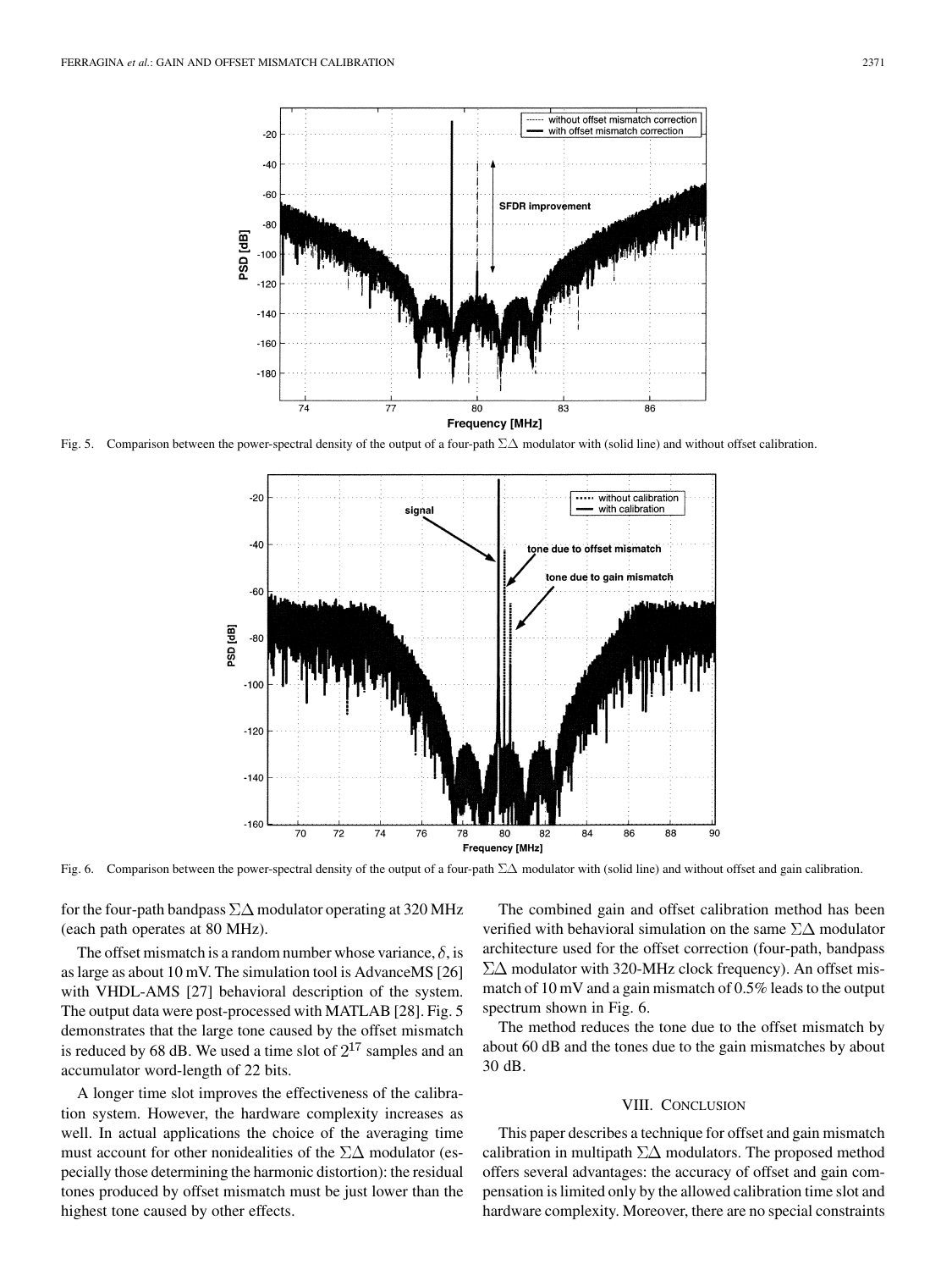<span id="page-8-0"></span>on the original offset and gain values nor on the input signal (the technique works in the presence of signal components around  $f_{\rm c k}/M$ ). Finally, the proposed solution does not require any special calibration signal that could limit the dynamic range of the  $\Sigma\Delta$  modulator and it is independent of the ADC topology. The effectiveness of the calibration technique has been verified with behavioral (VHDL-AMS) simulations on a four-path bandpass  $\Sigma\Delta$  modulator. Results show significant improvements of the SNDR and the SFDR.

#### **REFERENCES**

- [1] J. Khoury and T. Hai, "Data converters for communication systems," *IEEE Comm. Mag.*, vol. 36, pp. 113–117, Oct. 1998.
- [2] W. Black and D. Hodges, "Time interleaved converter array," *IEEE J. Solid-State Circuits*, vol. 15, pp. 1022–1029, Dec. 1980.
- [3] W. C. Black, "Time-interleaved converter array," U.S. Patent 4 633 226 A, Dec. 30, 1986.
- [4] C. M. Svensson and J. Youan, "Analog-to-digital converting arrangement," U.S. Patent 5 585 796, Dec. 17, 1996.
- [5] S. Norsworthy, R. Schreirer, and G. Temes, *Delta-Sigma Data Converters—Theory, Design, and Simulation*. Piscataway, NJ: IEEE Press, 1997.
- [6] A. Centuori, U. Gatti, P. Malcovati, and F. Maloberti, "A 320-MHz four-path bandpass sigma–delta modulator," in *Proc. IEEE IMTC*, Anchorage, AK, May 2002, pp. 497–500.
- [7] M. Gustavsson, J. J. Wilkner, and N. N. Tan, *CMOS Data Converters for Communications*. Boston, MA: Kluwer, 2000.
- [8] Y. C. Jenq, "Digital spectra of nonuniformly sampled signals: Fundamental and high-speed waveform digitizers," *IEEE Trans. Instrum. Measur.*, vol. 39, pp. 71–75, Feb. 1990.
- [9] N. Kurosawa, H. Kobayashi, K. Maruyama, H. Sugawara, and K. Kobayashi, "Explicit analysis of channel mismatch effects in time-interleaved ADC systems," *IEEE Trans. Circuits Syst. I*, vol. 48, pp. 261–271, Mar. 2001.
- [10] M. Yotsuyanagi, T. Etoh, and K. Hirata, "A 10-b 50-MHz pipelined CMOS A/D converter with S/H," *IEEE J. Solid-State Circuits*, vol. 28, pp. 292–300, Mar. 1993.
- [11] C. S. G. Conroy, D. W. Cline, and P. R. Gray, "An 8-b 85-MS/s parallel pipeline A/D converter in 1- $\mu$ m CMOS," *IEEE J. Solid-State Circuits*, vol. 28, pp. 447–454, Apr. 1993.
- [12] R. Khoini-Poorfard, L. B. Lim, and D. A. Johns, "Time-interleaved oversampling A/D converters: Theory and practice," *IEEE Trans. Circuits Syst. II*, vol. 44, pp. 634–645, Aug. 1997.
- [13] K. C. Dyer, D. Fu, S. H. Lewis, and P. J. Hurst, "Analog background calibration of a 10-b 40 MS/s parallel pipelined ADC," in *Proc. IEEE Int. Solid-State Circuits Conf.*, Feb. 1998, pp. 142–143.
- [14] D. Fu, K. C. Dyer, S. H. Lewis, and P. J. Hurst, "A digital background calibration technique for time-interleaved analog-to-digital converters," *IEEE J. Solid-State Circuits*, vol. 33, pp. 1904–1911, Dec. 1998.
- [15] K. C. Dyer, D. Fu, P. J. Hurst, and S. H. Lewis, "A comparison of monolithic background calibration in two time-interleaved analog-to-digital converters," in *Proc. IEEE Int. Symp. Circuits Systems*, May 1998, pp. 13–16.
- [16] J. E. Eklund and F. Gustafsson, "Digital offset compensation of timeinterleaved ADC using random chopper sampling," in *Proc. IEEE Int. Symp. Circuits Systems*, May 2000, pp. 447–450.
- [17] T. Ndjountche and R. Unbehauen, "Design techniques for high-speed sigma–delta modulators," in *Proc. IEEE Midwest Symp. Circuits Systems*, Aug. 2000, pp. 916–919.
- [18] T. Ndjountche and R. Unbehauen, "Adaptive calibration techniques for time-interleaved ADCs," *Electron. Lett.*, vol. 37, no. 7, pp. 412–414, 2001.
- [19] A. Petraglia and S. K. Mitra, "Analysis of mismatch effects among A/D converters in a time-interleaved waveform digitizer," *IEEE Trans. Instrum. Measur.*, vol. 40, pp. 831–835, Oct. 1991.
- [20] Y. C. Jenq, "Digital spectra of nonuniformly sampled signals: A robust sampling time offset estimation algorithm for ultra high-speed waveform digitizers using interleaving," *IEEE Trans. Instrum. Measur.*, vol. 37, pp. 245–251, Feb. 1988.
- [21] K. Nakamura, M. Hotta, R. L. Carley, and D. J. Allstot, "An 85 mW 10 b 40 Msample/s CMOS parallel-pipelined ADC," *IEEE J. Solid-State Circuits*, vol. 30, pp. 173–183, Mar. 1995.
- [22] S. M. Jamal, D. Fu, M. P. Singh, P. J. Hurst, and S. H. Lewis, "Calibration of sample-time error in a two-channel time-interleaved analog-to-digital converter," *IEEE J. Solid-State Circuits*, vol. 51, pp. 130–139, Jan. 2004.
- [23] K. Poulton, J. Corcoran, and T. Hornak, "A 1-GHz 6-bit ADC system," *IEEE J. Solid-State Circuits*, vol. 22, pp. 962–970, Dec. 1987.
- [24] V. Ferragina, A. Fornasari, U. Gatti, P. Malcovati, and F. Maloberti, "Gain and offset mismatch in multipath sigma–delta modulators," in *Proc. IEEE Int. Symp. Circuits Systems*, May 2003, pp. 953–956.
- [25] T. H. Shu, B. S. Song, and K. Bacrania, "A 13-b 10-Msample/s ADC digitally calibrated with oversampling delta-sigma converter," *IEEE J. Solid-State Circuits*, vol. 30, pp. 443–452, Apr. 1995.
- [26] "ADVance-MS User's Manual," Mentor Graphics, Wilsonville, OR, Document Number 315 000(i) for Software Version v1.32.1.
- [27] *IEEE Standard VHDL Analog and Mixed-Signal Extensions*, Mar. 1999. IEEE Computer Society, Approved 18, IEEE-SA Standards Board.
- [28] *SIMULINK and MATLAB Users Guides*. Natick, MA: The Math-Works, 2002.



**Vincenzo Ferragina** was born in Catanzaro, Italy, in 1973. He received the laurea degree in electronic engineering from the University of Pavia, Pavia, Italy in 2002, where he is currently working toward the Ph.D. degree.

His research interests include digital design, mixed analog-digital design and analysis of substrate noise in mixed analog-digital integrated circuits.



**Andrea Fornasari** was born in Piacenza, Italy, in 1976. He received the laurea degree in electrical engineering from the University of Pavia, Pavia, Italy, in 2001, where he is currently working toward the Ph.D. degree.

His research interests are in the implementations of high-speed and high-resolution data converters, mixed-signal circuit and system design as well as analog and digital signal processing circuits and techniques.



**Umberto Gatti** (M'91) was born in Pavia, Italy, in 1962. He received the laurea degree in electronics engineering (*summa cum laude*) and the Ph.D. degree in electronics and information engineering from the University of Pavia, Pavia, Italy, in 1987, and 1992, respectively.

From 1993 to 1999, he worked in the Central R&D Laboratory, Italtel S.p.A., Milan, Italy, as an ASIC Designer. In 1999, he joined the Development Technologies Laboratory, Siemens ICN S.p.A. (now, Siemens Mobile Communications S.p.A.), Milan,

Italy, where he is currently a Senior Design Engineer. His research interests are in the area of CMOS and BiCMOS integrated circuits for analog and mixed signal processing. Presently he is involved in the design of high-speed data converters for telecommunications and broadband wireless transceivers.